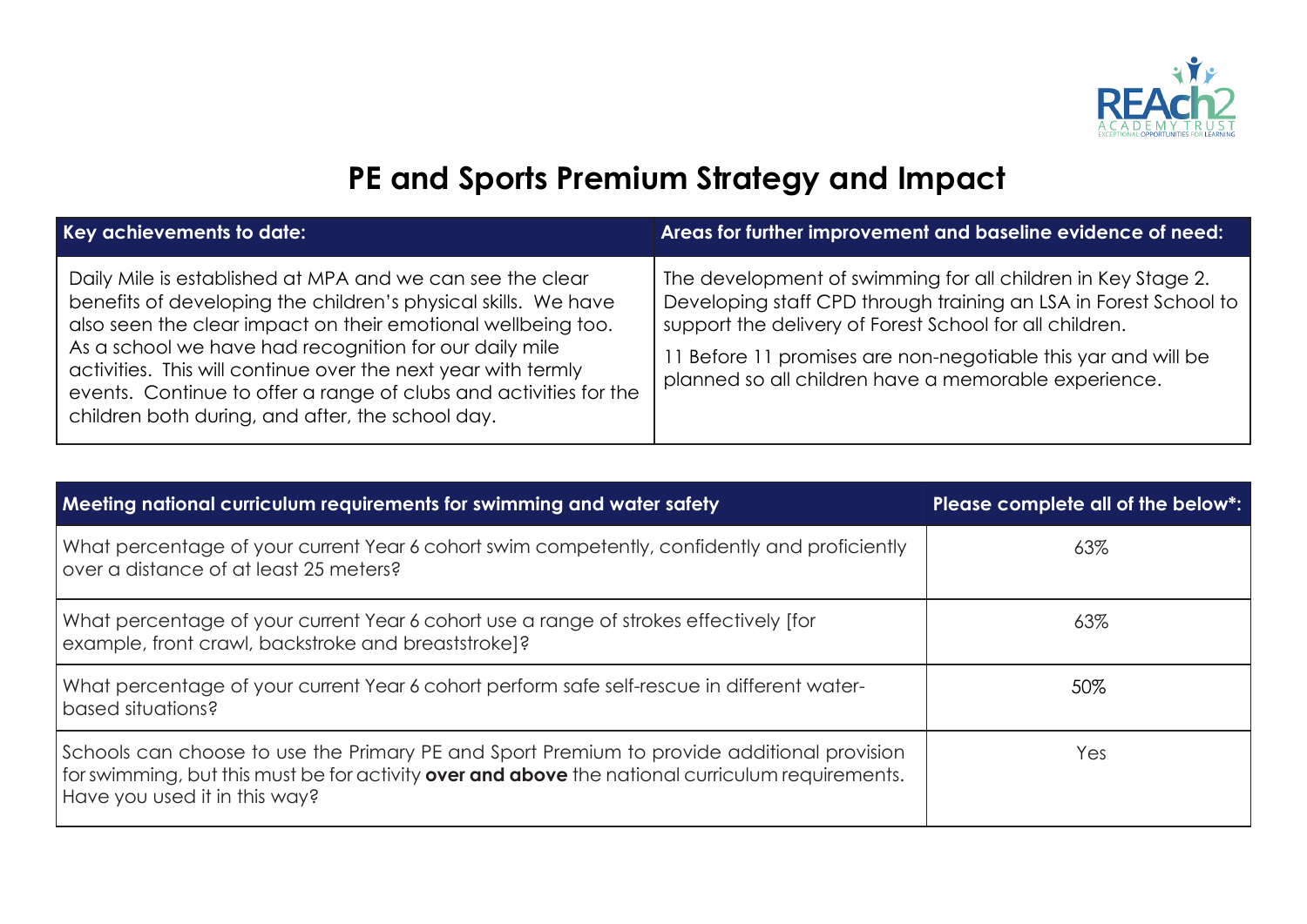| Academic Year: 2020/21                                                                                                                                                                                                                                                  | Total fund allocated: £16,760                                                                                                                    |                       | Date Updated: September 2021                                                                                                                                                                                                                                                                                                 |                                                                                                                                                                                                     |
|-------------------------------------------------------------------------------------------------------------------------------------------------------------------------------------------------------------------------------------------------------------------------|--------------------------------------------------------------------------------------------------------------------------------------------------|-----------------------|------------------------------------------------------------------------------------------------------------------------------------------------------------------------------------------------------------------------------------------------------------------------------------------------------------------------------|-----------------------------------------------------------------------------------------------------------------------------------------------------------------------------------------------------|
| Key indicator 1: The engagement of all pupils in regular physical activity.                                                                                                                                                                                             |                                                                                                                                                  |                       |                                                                                                                                                                                                                                                                                                                              | Percentage of total<br>allocation:                                                                                                                                                                  |
|                                                                                                                                                                                                                                                                         |                                                                                                                                                  |                       |                                                                                                                                                                                                                                                                                                                              | 17%                                                                                                                                                                                                 |
| School focus with clarity on<br>intended impact on pupils:                                                                                                                                                                                                              | Actions to achieve:                                                                                                                              | Funding<br>allocated: | Evidence and impact:                                                                                                                                                                                                                                                                                                         | Sustainability and<br>suggested next steps:                                                                                                                                                         |
| For the children to develop<br>their running / jogging stamina<br>to enable them to run / jog 1<br>mile. High level of<br>participation and enthusiasm,<br>including quantitative<br>improvements. The distance<br>travelled by the children<br>increases term on term. | 3 x 15-minute sessions per<br>week by four classes.<br>Allocated time of Daily Mile<br>Lead to develop and<br>organize initiatives each<br>term. | £2,850                | To encourage health<br>and daily exercise<br>(setting personal targets<br>and beating them). To<br>build own running<br>capacity. Children can<br>run for longer periods of<br>time. Improved<br>children's health and<br>fitness. Children<br>participate in fun running<br>activities organised by<br>the Daily Mile Lead. | To continue with 15-<br>minute sessions 3 times<br>a week for five classes<br>from September 2021.<br>To continue allocating<br>time for Daily Mile Lead<br>to develop and<br>organise initiatives. |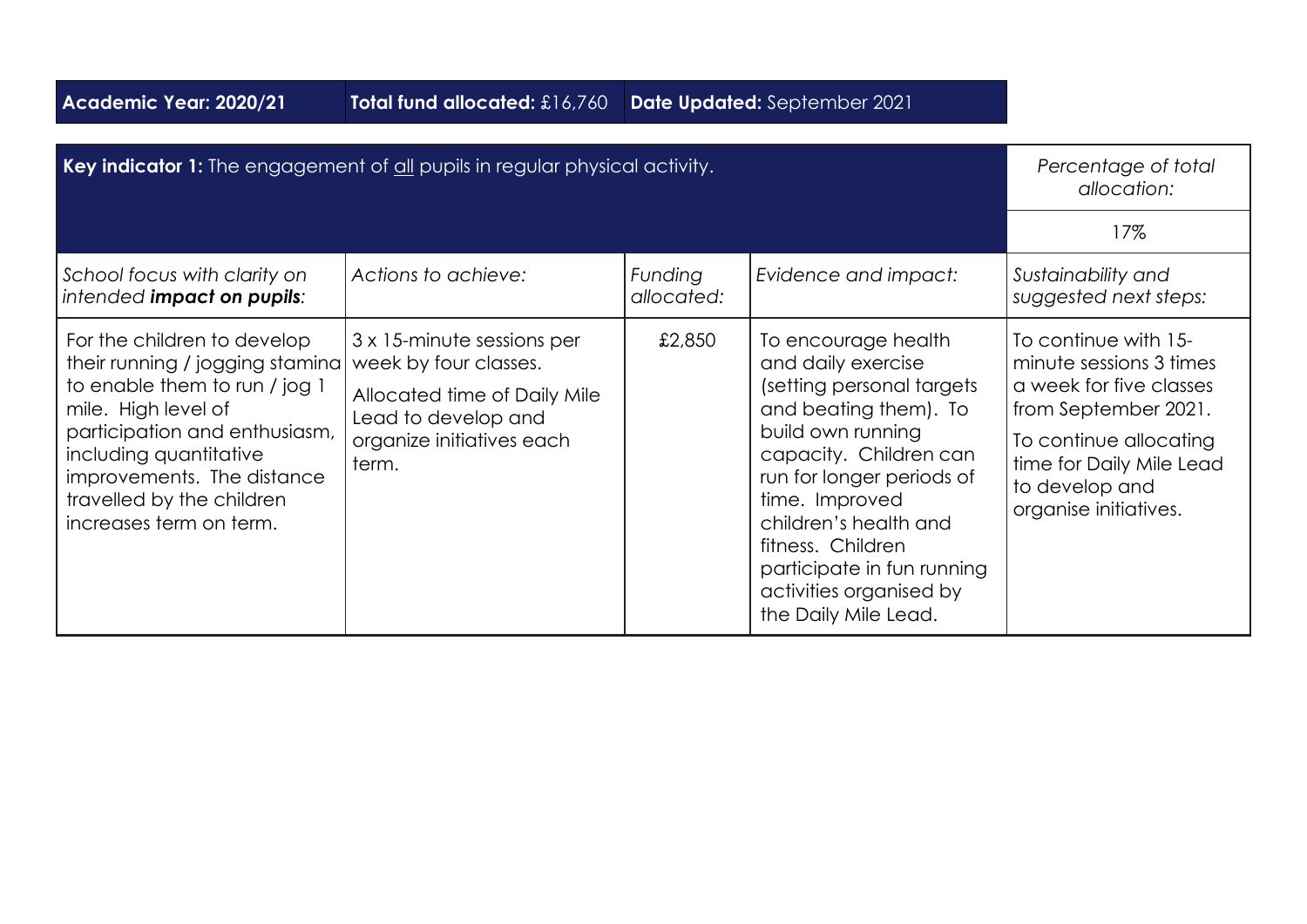| Key indicator 2: The profile of PE and Sport being raised across the school as a tool for whole school<br>improvement.                                                                                                    |                                                                                                                                                                                     |                       | Percentage of total<br>allocation:                                                                                                                                                                                                      |                                                                                                                                                                                                      |
|---------------------------------------------------------------------------------------------------------------------------------------------------------------------------------------------------------------------------|-------------------------------------------------------------------------------------------------------------------------------------------------------------------------------------|-----------------------|-----------------------------------------------------------------------------------------------------------------------------------------------------------------------------------------------------------------------------------------|------------------------------------------------------------------------------------------------------------------------------------------------------------------------------------------------------|
|                                                                                                                                                                                                                           |                                                                                                                                                                                     |                       |                                                                                                                                                                                                                                         | 15%                                                                                                                                                                                                  |
| School focus with clarity on<br>intended impact on pupils:                                                                                                                                                                | Actions to achieve:                                                                                                                                                                 | Funding<br>allocated: | Evidence and impact:                                                                                                                                                                                                                    | Sustainability and<br>suggested next steps:                                                                                                                                                          |
| All children in Key Stage 2<br>receive swimming instruction<br>to develop basic swimming<br>skills but also to exceed the<br>25-metre target at the end<br>of Key Stage 2.                                                | 1 x 30-minute session per<br>week for six weeks over the<br>summer term. Additional<br>staffing costs to support<br>children.                                                       | £423                  | Increased water<br>confidence. High<br>number of children will<br>be able to swim 25m at<br>the end of Year 6.<br>Improved health and<br>fitness of the children.                                                                       | To continue to increase<br>children's water<br>confidence and for<br>Year 6 leavers to be<br>able to swim 25m when<br>they finish Year 6 in July<br>2022.                                            |
| To upgrade and improve<br>variety of PE equipment for<br>use by children during<br>lessons at break and<br>lunchtimes.                                                                                                    | Purchase of basketballs,<br>netballs, footballs, tennis<br>balls, kwik cricket sets,<br>badminton sets, mini tennis<br>sets, 2 table tennis tables,<br>table tennis bats and balls. | £1,341                | Children have a wider<br>range of activities to use<br>at break times, lunch<br>times and at after school<br>clubs.<br>Children improve their<br>hand eye co-ordination.<br>Children enjoy in house<br>competitions with each<br>other. | To continue to promote<br>the range of activities<br>available to children at<br>break and lunch times.<br>To increase the number<br>of after school clubs<br>available and the<br>variety of clubs. |
| 11 Before 11 Promises is a<br>Promise for each year group.<br>Three of the promises<br>develop and encourage the<br>children to participate in<br>physical activity outside of<br>their regular curriculum<br>experience. | Year 2 - Horse-Riding<br>Year 3 - Planned Hike<br>Year 4 – Flash Mob<br>Costs for staff to support<br>children during activities<br>and horse-riding costs.                         | £671                  | Children enjoy physical<br>activities they may not<br>normally participate in.<br>Children have<br>experiences which will<br>impact on their future life<br>choices.                                                                    | 11 Before 11 Promises a<br>core part of the school<br>offer.<br>LSA costed to support<br>and lead the<br>programme across the<br>school.                                                             |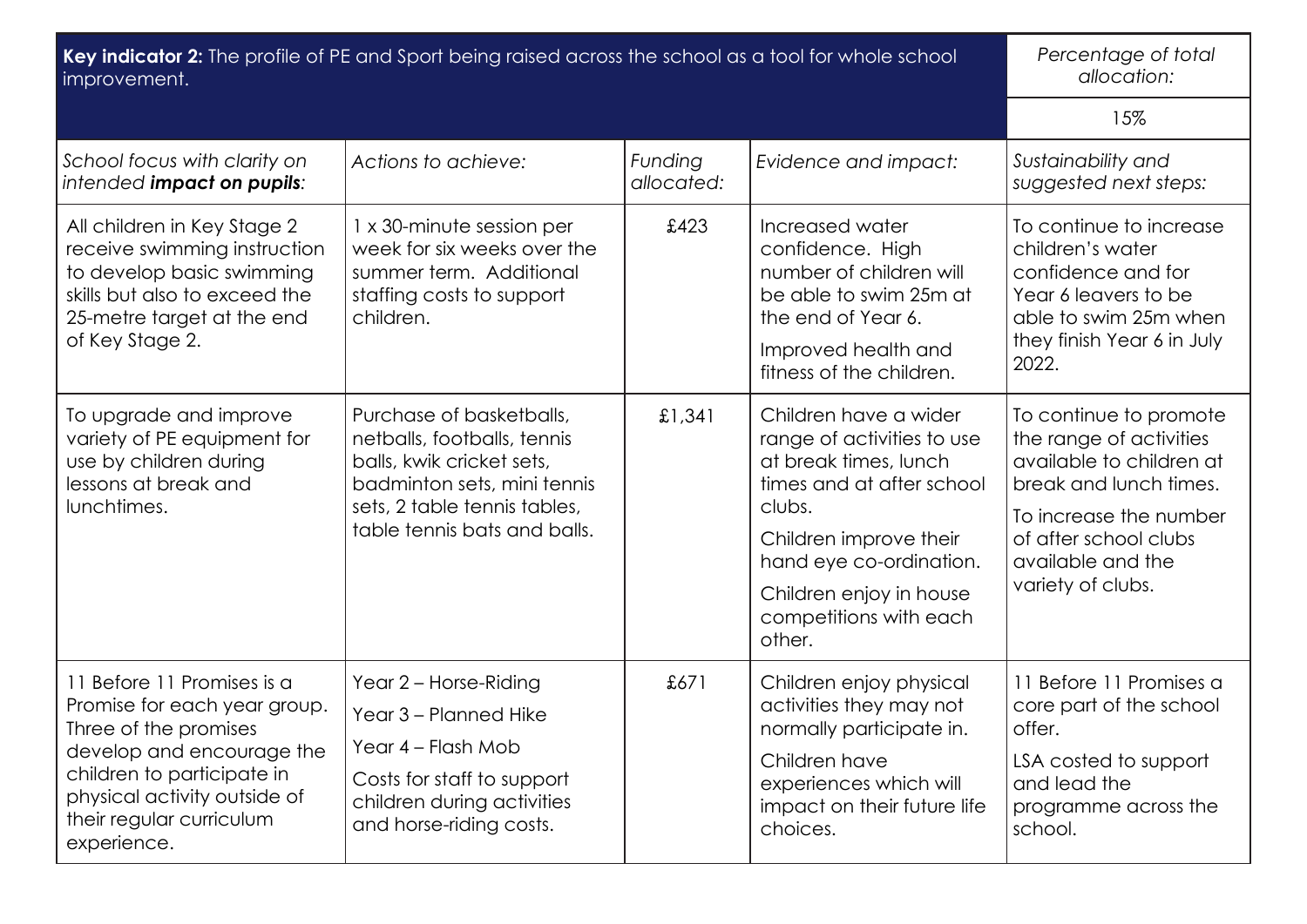| Key indicator 3: Increased confidence, knowledge and skills of all staff in teaching PE and sport.                                               |                                                                                                                                                                                                                                             |                       | Percentage of total<br>allocation:                                                                                                                                    |                                                                                                                   |
|--------------------------------------------------------------------------------------------------------------------------------------------------|---------------------------------------------------------------------------------------------------------------------------------------------------------------------------------------------------------------------------------------------|-----------------------|-----------------------------------------------------------------------------------------------------------------------------------------------------------------------|-------------------------------------------------------------------------------------------------------------------|
|                                                                                                                                                  |                                                                                                                                                                                                                                             |                       |                                                                                                                                                                       | $1\%$                                                                                                             |
| School focus with clarity on<br>intended impact on pupils:                                                                                       | Actions to achieve:                                                                                                                                                                                                                         | Funding<br>allocated: | Evidence and impact:                                                                                                                                                  | Sustainability and<br>suggested next steps:                                                                       |
| Forest School training for one<br>LSA to develop the skills of<br>the staff team to deliver high<br>quality sessions for all<br>children at MPA. | One LSA will complete<br>Level 2 training which is a<br>four-day course with Suffolk<br>Wildlife Trust. This training<br>will b used to support the<br>Forest School outdoor<br>experience at MPA. Cover<br>for LSA absence from<br>school. | £705                  | Training was unable to<br>take place due to<br>COVID19. Carried<br>forward to next year.                                                                              | For LSA to attend<br>training now it is being<br>offered again.                                                   |
| <b>Termly Sports Coach</b><br>Consultant to enhance<br>curriculum opportunities for<br>the children by supporting<br>teachers with planning.     | Sports Instructor employed<br>to enhance curriculum<br>offer. Offer a wide range of<br>learning experiences for the<br>children within the<br>curriculum, for example<br>orienteering.                                                      | £220                  | Specialist PE Lead will<br>improve the PE delivery<br>and support teachers<br>and staff with CPD.<br>Children will benefit from<br>learning new and varied<br>skills. | To continue to provide<br>training to support<br>teachers and staff, in<br>particular staff new to<br>the school. |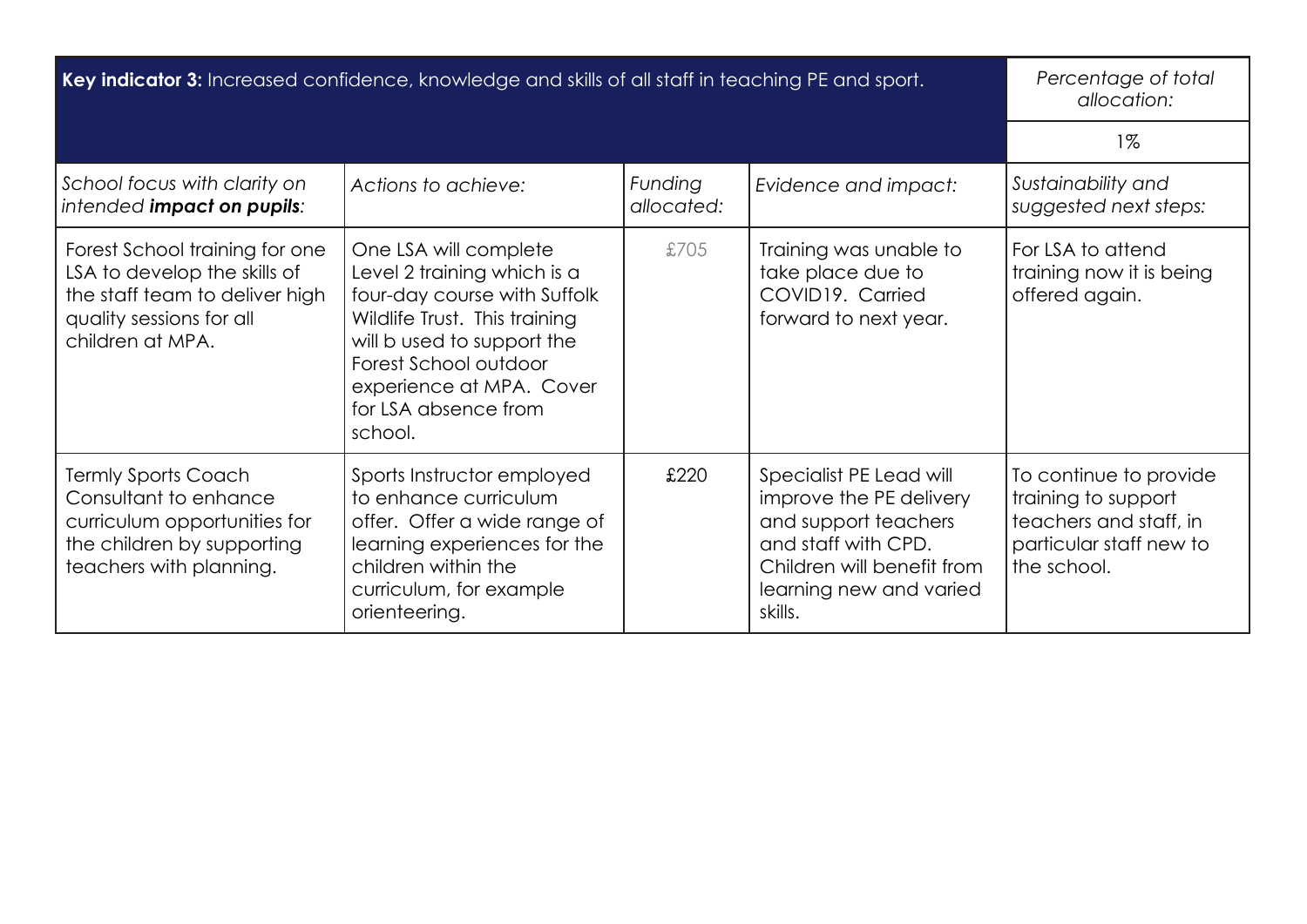| Key indicator 4: Broader experience of a range of sports and activities offered to all pupils.                                              |                                                                                                                                                                                                                          |                       | Percentage of total<br>allocation:                                                                                                                                              |                                                                                                                                                                                    |
|---------------------------------------------------------------------------------------------------------------------------------------------|--------------------------------------------------------------------------------------------------------------------------------------------------------------------------------------------------------------------------|-----------------------|---------------------------------------------------------------------------------------------------------------------------------------------------------------------------------|------------------------------------------------------------------------------------------------------------------------------------------------------------------------------------|
|                                                                                                                                             |                                                                                                                                                                                                                          |                       |                                                                                                                                                                                 | 67%                                                                                                                                                                                |
| School focus with clarity on<br>intended impact on pupils:                                                                                  | Actions to achieve:                                                                                                                                                                                                      | Funding<br>allocated: | Evidence and impact:                                                                                                                                                            | Sustainability and<br>suggested next steps:                                                                                                                                        |
| Inspire Suffolk run four after<br>school clubs for children.<br>These include gymnastics,<br>football, ball sports and<br>basketball.       | Children are charged a<br>nominal amount to cover<br>the lost income on hall hire.                                                                                                                                       | £2,850                | Children improve their<br>own health and fitness.<br>Children develop skills<br>which they can translate<br>to in house / school<br>games at a different<br>points in the year. | To continue with<br>provision and look to<br>increase the number of<br>after school clubs<br>available and the<br>variety of clubs. To<br>encourage full take up<br>for each club. |
| Ipswich School of Dancing<br>run two after school clubs for<br>children in ballroom<br>dancing.                                             | Children pay directly to<br>Ipswich School of Dancing<br>for the classes. We do not<br>charge Ipswich School of<br>Dancing for the hire of the<br>hall to enable the cost of<br>classes to be affordable to<br>families. | £1,900                | Children learn a range of<br>dance techniques and<br>improve performance<br>skills.                                                                                             | To continue with<br>provision and<br>encourage full take up<br>for each club.                                                                                                      |
| <b>Federation of Small Schools</b><br>(FoSS) Day. All year groups<br>have a planned exceptional<br>learning experience at a<br>FoSS School. | Year 6 go boating at<br>Waldringfield. Details for<br>other groups to be<br>confirmed after FOSS<br>Planning Day.                                                                                                        | £500                  | The event was unable to<br>take place due to<br>COVID19.                                                                                                                        | To continue working<br>with FoSS schools to<br>organise exceptional<br>learning experiences for<br>all year groups.                                                                |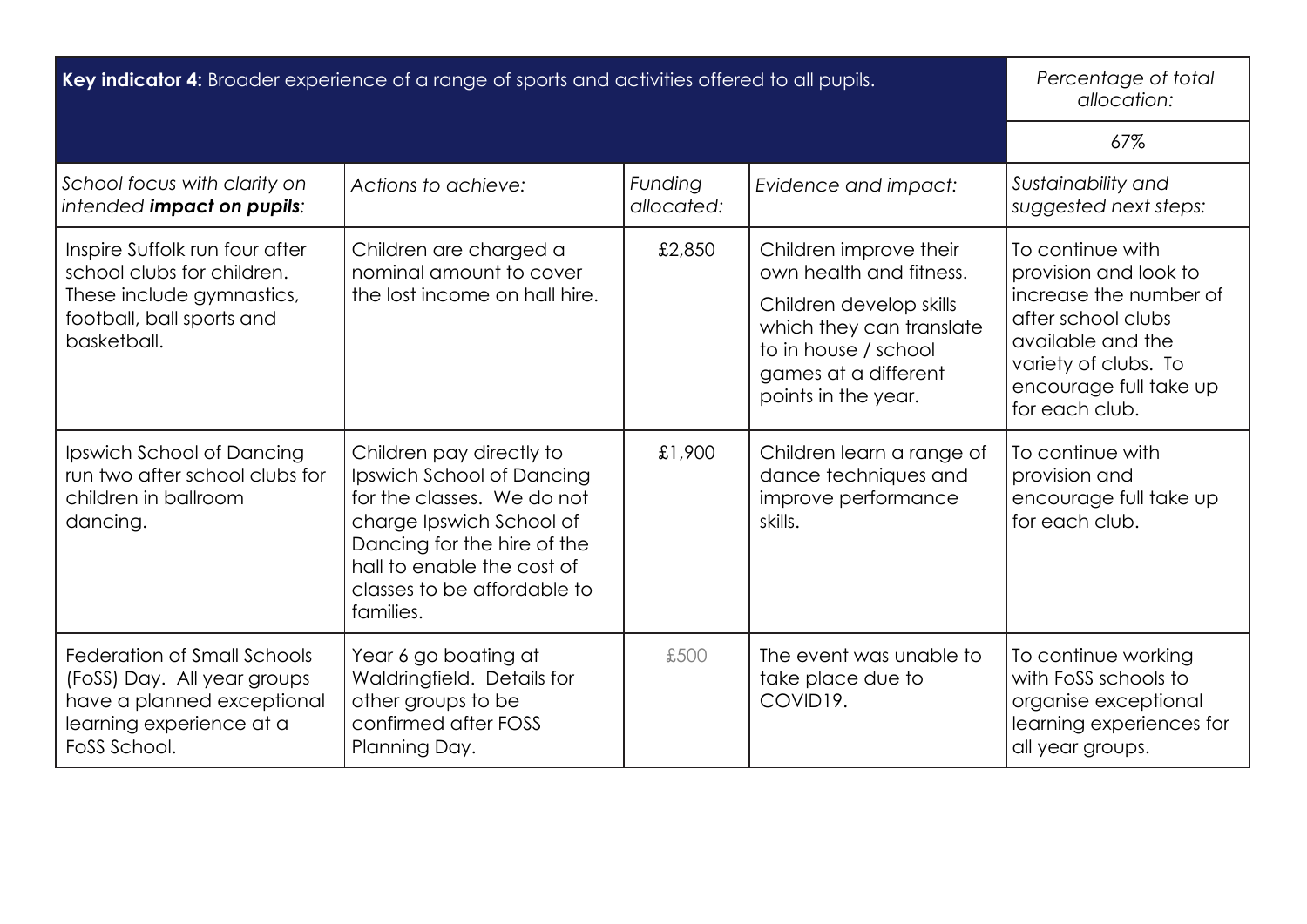| Weekly forest school sessions<br>for the whole school.<br>Maintenance, development<br>and upkeep of the forest<br>school. | To deliver exceptional<br>opportunities for learning<br>support and involve all<br>children, including the least<br>active children, by<br>providing targeted<br>activities that extend<br>beyond the typical<br>requirements of the<br>national curriculum. | £3,600 | High levels of enthusiasm<br>and participation in<br>physical activity.<br>Opportunities to develop<br>creativity and<br>responsible risk taking in<br>a natural environment. | To continue providing<br>Forest School<br>opportunities for all<br>children.                                                                                             |
|---------------------------------------------------------------------------------------------------------------------------|--------------------------------------------------------------------------------------------------------------------------------------------------------------------------------------------------------------------------------------------------------------|--------|-------------------------------------------------------------------------------------------------------------------------------------------------------------------------------|--------------------------------------------------------------------------------------------------------------------------------------------------------------------------|
| Lunchtime club for children<br>to learn basic yoga and<br>relaxation techniques.                                          | Focus on wellbeing and<br>offer children a calm space<br>during lunchtimes.                                                                                                                                                                                  | £950   | Supporting children with<br>basic yoga movements<br>to support healthy body<br>and healthy mind.<br>Children are calm and<br>prat taught techniques.                          | To introduce a number<br>of lunchtime clubs for<br>children to improve<br>physical and emotional<br>wellbeing.                                                           |
| FoSS Schools, REAch2<br>Schools and IPSSA events.                                                                         | Sports coach employed to<br>support the children during<br>fixtures. Minibus or coach<br>to ensure all pupils travel<br>and arrive safely                                                                                                                    | £1,955 | High levels of enthusiasm<br>and participation in<br>physical activity.<br>Opportunities to play<br>competitive sport and<br>interact with children<br>from other schools.    | To continue providing<br>competitive sport<br>opportunities for all<br>children and to<br>encourage<br>participation in team<br>sport training sessions<br>after school. |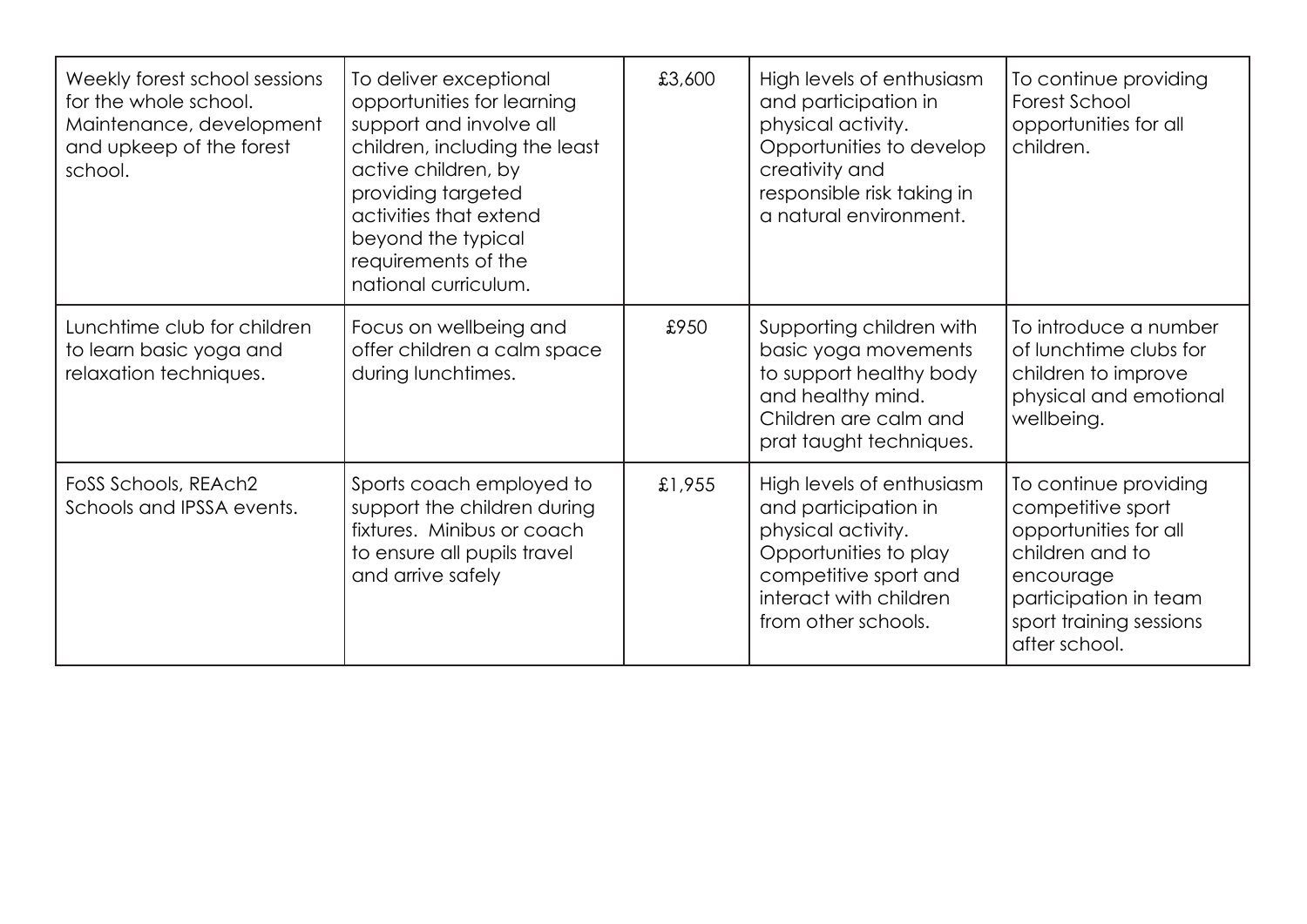## **Impact summary**

| Impact area                                           | <b>Summary</b>                                                                                                                                                                                                                                                                                                                                                                                                                                                                                                                                                                                                                                                                                                                                                                                                |
|-------------------------------------------------------|---------------------------------------------------------------------------------------------------------------------------------------------------------------------------------------------------------------------------------------------------------------------------------------------------------------------------------------------------------------------------------------------------------------------------------------------------------------------------------------------------------------------------------------------------------------------------------------------------------------------------------------------------------------------------------------------------------------------------------------------------------------------------------------------------------------|
| What has been the impact on pupils'<br>participation? | • Children are all actively involved in the Daily Mile and can articulate how<br>this impacts on their physical and mental health.<br>All children in Year 5 and 6 completed their swimming course and there<br>was an increased number of children swimming a longer distance.<br>Since COVID19 restrictions lifted we have seen high pupil numbers in<br>sporting clubs after school.<br>During lockdown we encouraged the children and their families to<br>engage in PE activities. We also set challenges for those children that are<br>very active.<br>Established a Girls team and regular training for the children as we are<br>now a recognised Wild Cat Centre with Ipswich Town Football Club.<br>At lunchtimes children play with a range of sporting equipment and<br>display skills acquired. |
| What has been the impact on pupils'<br>attainment?    | • Across all year groups we saw significant rises in pupil attainments across<br>all subject areas.<br>• Children are ready to learn as priority is given to their well-being at MPA.                                                                                                                                                                                                                                                                                                                                                                                                                                                                                                                                                                                                                         |
| How will the school sustain the improvements?         | • Continue to apply for grants to further improve the sporting facilities at<br>MPA.<br>Wider participation in a range of sporting events locally and withing the<br>cluster of schools.<br>Work in partnership with high quality sports providers (Inspire Suffolk) to<br>$\bullet$<br>support teaching teams with high quality PE experiences.                                                                                                                                                                                                                                                                                                                                                                                                                                                              |